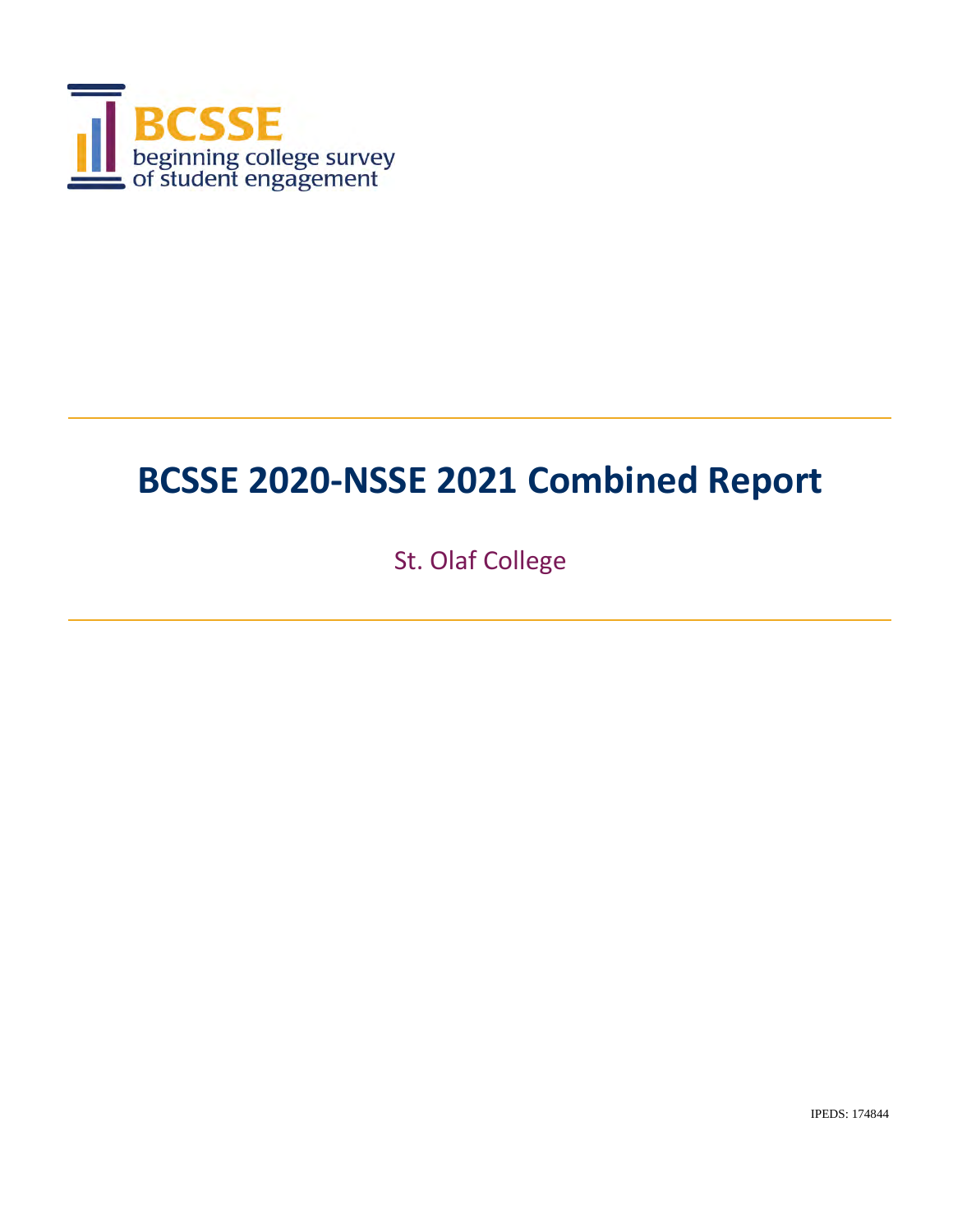

**About this Report**

The BCSSE 2020-NSSE 2021 Combined Report provides a useful summary of the detailed information contained in your students' BCSSE and NSSE responses. This report contains a summary of administration details, cross-sectional results, longitudinal results, and participating institutions.

#### **Report Sections**

| Administration Details (p. 3)      | Provides important information regarding the population and respondent counts, as well as<br>respondent characteristics.                                                                                                                                                                                                                                                                                                                                                                                                                     |
|------------------------------------|----------------------------------------------------------------------------------------------------------------------------------------------------------------------------------------------------------------------------------------------------------------------------------------------------------------------------------------------------------------------------------------------------------------------------------------------------------------------------------------------------------------------------------------------|
| Cross-sectional Results (p. 4)     | Based on all first-year student respondents from your institution's BCSSE 2020 and NSSE 2021<br>administrations (in contrast to the longitudinal results which contain only matched data), these<br>data provide the best estimates of your students' pre-college characteristics and their<br>engagement during the first year. By displaying cross-sectional results side-by-side, you can<br>identify areas of correspondence and gaps in engagement for better understanding of the first-<br>year student experience.                   |
| Longitudinal Results (p. 9)        | Compares BCSSE 2020 and NSSE 2021 results for students who completed both surveys.<br>Means for BCSSE scales and NSSE Engagement Indicators (EIs) are presented for students<br>grouped by expectations for grades ( $A$ - or higher' and $B$ + or lower') and expectations for<br>studying ('16 or more hours per week' and '15 or fewer hours per week') and whether the<br>expectations were met. These results reveal which BCSSE scales and NSSE EIs are associated<br>with entering grade expectations and meeting those expectations. |
| Participating Institutions (p. 13) | A complete list of institutions by Basic Carnegie type included in this report.                                                                                                                                                                                                                                                                                                                                                                                                                                                              |

#### **BCSSE Scales and NSSE Engagement Indicators**

Three BCSSE Scales and all Ten NSSE Engagement Indicators are included in the longitudinal section (see the box at right). The BCSSE Scales and corresponding NSSE EIs provide valuable information about distinct aspects of student engagement by summarizing students' responses to sets of related survey questions. Each BCSSE Scale is a combination of three to seven items.

The BCSSE Scales are constructed using the same approach as the NSSE EIs. Each scale is scored on a range from 0 to 60. First, component items are converted to a 60-point scale (e.g., never=0, sometimes=20, often=40, and very often=60), and then averaged to create student-level scores. Institutional scores are the averages of your students' scores. Student-level scores for both the BCSSE Scales and NSSE EIs are included in your BCSSE-NSSE data file.

For more information about BCSSE, visit **bcsse.indiana.edu.**

For more information about the NSSE EIs, see your *Engagement Indicators*  report or visit **nsse.indiana.edu/nsse/survey-instruments/engagementindicators.html.**

**BCSSE Scales and NSSE Engagement Indicators in the Longitudinal Results**

#### **BCSSE Scales**

Expected Academic Perseverance Perceived Academic Preparation Importance of Campus Support

**NSSE Engagement Indicators** Higher‐Order Learning Reflective & Integrative Learning Quantitative Reasoning Learning Strategies Collaborative Learning Discussions with Diverse Others Student‐Faculty Interaction Effective Teaching Quality of Interactions

Supportive Environment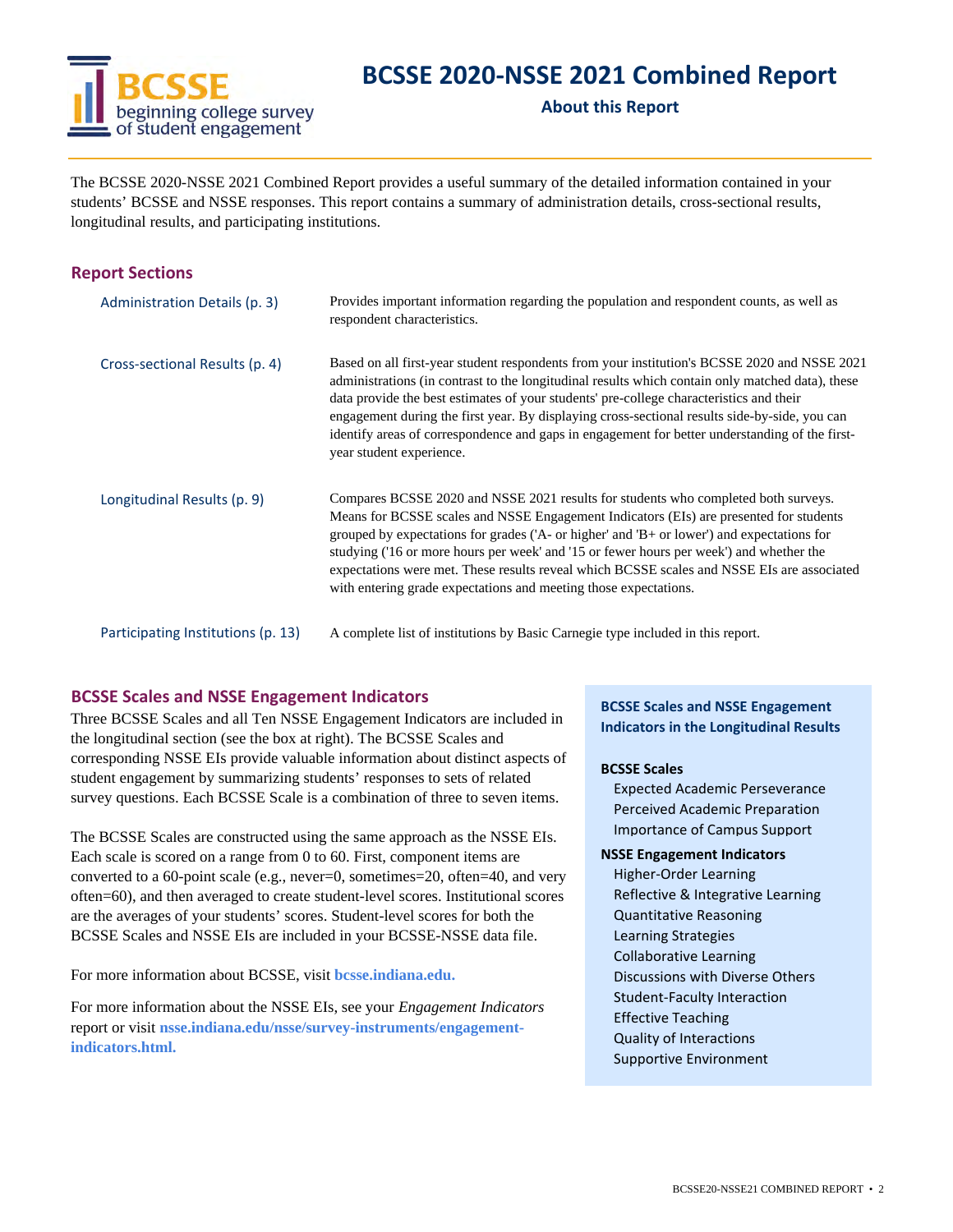# beginning college survey<br>
s of student engagement

## **BCSSE 2020‐NSSE 2021 Combined Report**

#### **Administration Details St. Olaf College**

This section provides important information about the population, sample, and number of first-year respondents for both BCSSE and NSSE. It also includes respondent characteristics for the cross-sectional and longitudinal results that follow. This information can be useful for assessing data quality and planning future BCSSE administrations.

| <b>BCSSE 2020-NSSE 2021 Population and Respondents</b> |  |  |
|--------------------------------------------------------|--|--|
|--------------------------------------------------------|--|--|

|                                                                                 | Count |
|---------------------------------------------------------------------------------|-------|
| BCSSE 2020 respondents (cross-sectional data)                                   | 549   |
| First-year students included in NSSE 2021 population file <sup>a</sup>          | 752   |
| BCSSE 2020 respondents identified in the NSSE 2021 population file <sup>a</sup> | 456   |
| BCSSE 2020 respondents invited to participate in NSSE 2021 <sup>b</sup>         | 449   |
| NSSE 2021 first-year respondents                                                | 389   |
| BCSSE 2020-NSSE 2021 matched respondents (longitudinal data) <sup>a</sup>       | 263   |

a. BCSSE respondents identified later in your NSSE population file who are not first-year students are excluded from this report.

b. Adjusted to exclude students identified as ineligible, survey invitations returned as undeliverable, or because a NSSE census administration was not conducted.

#### **Respondent Characteristics** Longitudinal (%) Longitudinal (%)

| Respondent Unaracteristics                | Cross-sectional (%)      |               | Longitudinal (%)        |  |
|-------------------------------------------|--------------------------|---------------|-------------------------|--|
|                                           | <b>BCSSE<sup>a</sup></b> | <b>NSSE</b> b | BCSSE-NSSE <sup>c</sup> |  |
| Gender                                    |                          |               |                         |  |
| Man                                       | 44                       | 42            | 34                      |  |
| Woman                                     | 53                       | 53            | 61                      |  |
| Another gender identity                   | 1                        | 1             | $\overline{2}$          |  |
| Prefer not to respond                     | 1                        | 4             | 4                       |  |
| Race/ethnicity                            |                          |               |                         |  |
| American Indian or Alaska Native          | $\theta$                 | 1             | $\boldsymbol{0}$        |  |
| Asian                                     | 9                        | 10            | 10                      |  |
| <b>Black or African American</b>          | 5                        | 4             | 5                       |  |
| Hispanic or Latino                        | 6                        | 7             | 5                       |  |
| Middle Eastern or North African           |                          |               | 0                       |  |
| Native Hawaiian or other Pacific Islander | $\theta$                 | $\mathbf{0}$  | 0                       |  |
| White                                     | 69                       | 67            | 69                      |  |
| Another race or ethnicity                 | 1                        | 1             | 1                       |  |
| Multiracial                               | 10                       | 6             | 5                       |  |
| I prefer not to respond                   | $\boldsymbol{0}$         | 2             | $\overline{c}$          |  |
| <b>Enrollment status</b>                  |                          |               |                         |  |
| Full-time                                 | 100                      | 99            | 100                     |  |
| Less than full-time                       | $\mathbf{0}$             | 1             | $\boldsymbol{0}$        |  |

a. Student-reported characteristics for all BCSSE 2020 respondents.

b. Institution-reported enrollment status, and student-reported gender and race/ethnicity for all NSSE 2021 respondents.

c. Student-reported characteristics for matched students who completed both BCSSE 2020 and NSSE 2021.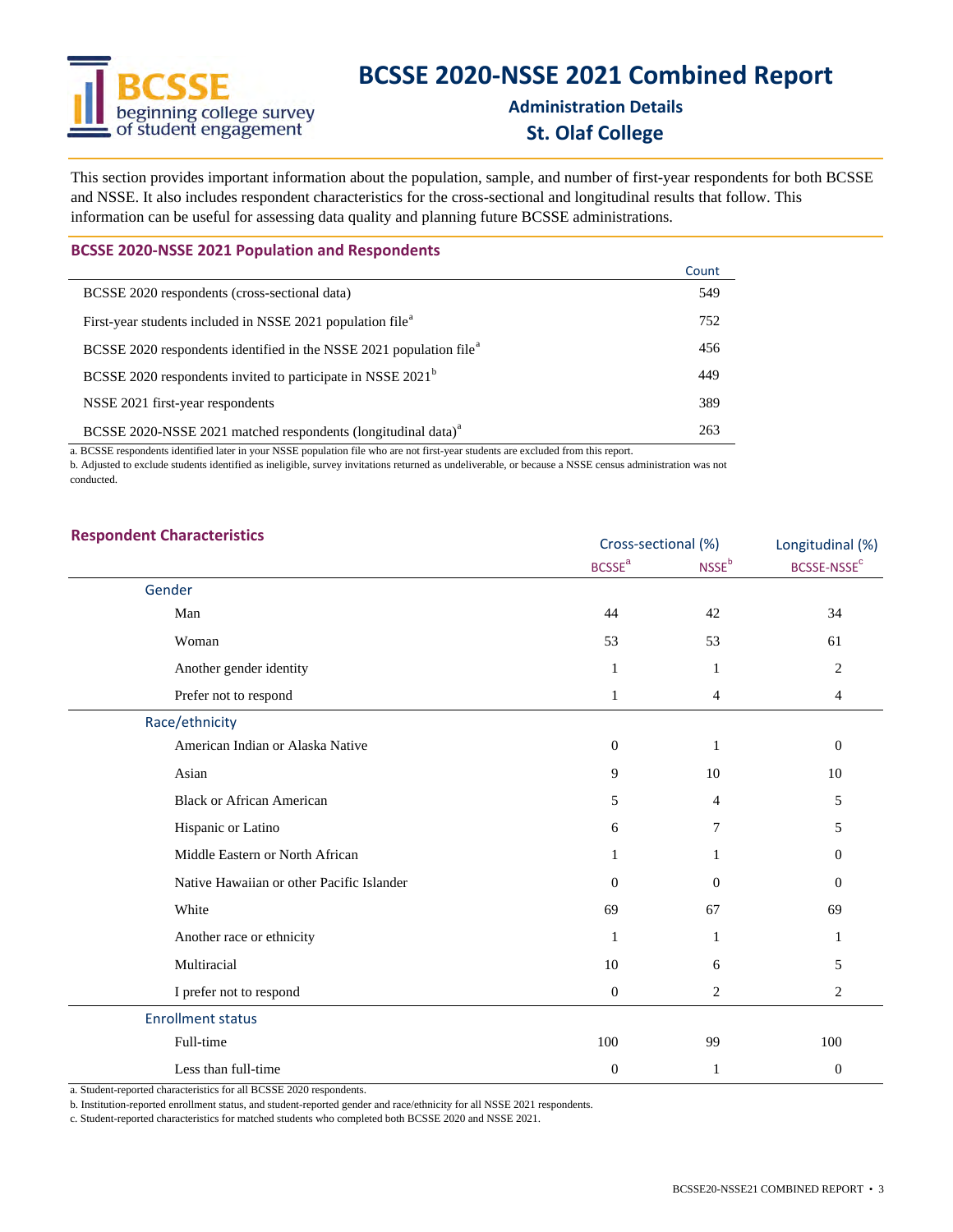

# **BCSSE 2020‐NSSE 2021 Combined Report Cross‐Sectional Results**

St. Olaf College

IPEDS: 174844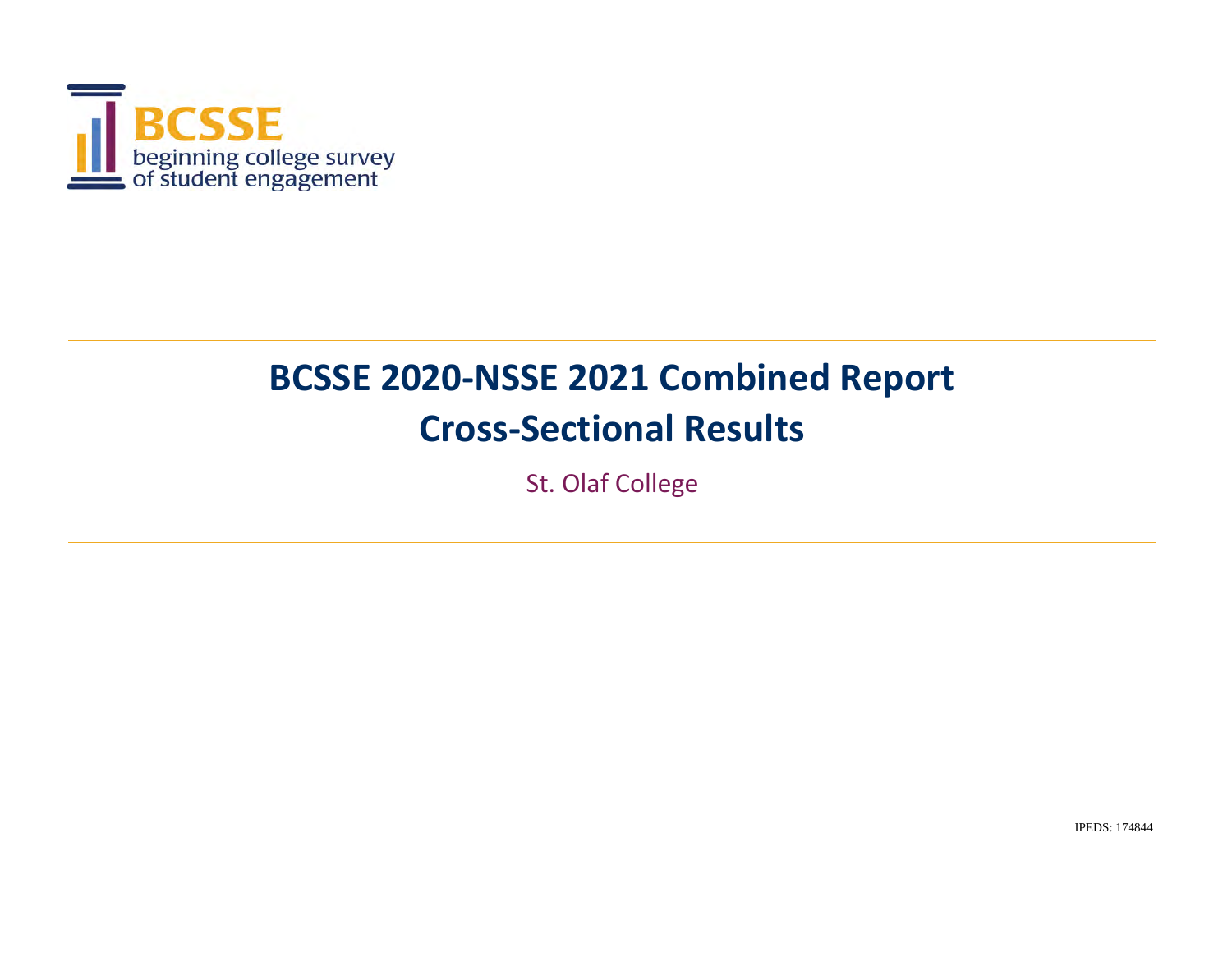

**Cross‐Sectional ResultsSt. Olaf College**

This Cross-Sectional Results report presents item-by-item student responses and mean comparisons from your institution's BCSSE 2020 and NSSE 2021 administrations (in contrast to the longitudinal results which contain only matched data), providing the best estimates of your students' pre-college characteristics and their engagement during the first year. By displaying cross-sectional results side-by-side, you can identify areas correspondence and gaps in engagement for better understanding of the first-year student experience.

| Item wording and variable names:                                 |                                |                   |     |                                                                                                   |                    |            | <b>Frequency Distributions</b> |             |    |                                                               | <b>Mean Comparisons</b>             |     |                   |    |
|------------------------------------------------------------------|--------------------------------|-------------------|-----|---------------------------------------------------------------------------------------------------|--------------------|------------|--------------------------------|-------------|----|---------------------------------------------------------------|-------------------------------------|-----|-------------------|----|
| Survey items are in the<br>same order and wording as they        |                                |                   |     |                                                                                                   | <b>High School</b> |            | <b>Expected First-</b><br>Year | <b>NSSE</b> |    | Institution item means compared to overall means for BCSSE 19 | and first-year students from NSSE20 |     |                   |    |
| appear on the instrument.                                        | itam wording<br>or description | Variable<br>name. |     | Volues Response options                                                                           | Count              |            | Count                          | Count       |    | <b>High School (BCSSE)</b>                                    | <b>Expectation (BCSSE)</b>          |     | First Year (NSSE) |    |
| Variable names are included for easy                             |                                |                   |     | About how many papers, reports, or other writing tasks of the following length?(Select only one.) |                    |            |                                |             |    |                                                               |                                     |     |                   |    |
| reference to your data                                           | a. Up to 5 pages               | hWRshrmm          | o   | None                                                                                              | 138                |            |                                |             |    |                                                               |                                     |     |                   |    |
| file and codebook.                                               |                                | wrshortnum        | 1.5 | $1-2$                                                                                             | 561                | $^{24}$    |                                | 38          |    | NSSEville State University                                    |                                     | 6.6 |                   |    |
|                                                                  |                                |                   |     | 4 3.5                                                                                             | 750                | 32         |                                | 116         | 32 |                                                               |                                     |     |                   |    |
|                                                                  |                                |                   |     | $6 - 10$                                                                                          |                    | 21         |                                | 109         | 29 |                                                               |                                     |     |                   |    |
|                                                                  |                                |                   | 13  | II B                                                                                              | $\Lambda$ 60       |            |                                | 64          | 17 | <b>All BCSSE-NSSE</b>                                         |                                     | 65  |                   |    |
| 2. Values and response options:                                  |                                |                   |     | $18 \times 16 - 20$                                                                               | 99-                |            |                                | 20          |    |                                                               |                                     | 6.6 |                   |    |
| Values are used to calculate means.                              |                                |                   |     | More than 20 papers, etc.                                                                         |                    |            |                                | 17          |    |                                                               |                                     |     |                   | 20 |
|                                                                  |                                |                   |     | Total                                                                                             | 3,378              | <b>100</b> |                                | 370 100     |    |                                                               |                                     |     |                   |    |
| Response options are worded as they<br>appear on the instrument. |                                |                   |     |                                                                                                   |                    |            |                                |             |    |                                                               |                                     |     |                   |    |

3. Count and column percentage (%): The Count column contains the number of students who selected the corresponding response option. The column percentage is the percentage of students selecting the corresponding response option. Percentages may not sum to 100 due to rounding.

4. **Overall mean:** Mean scores for each item for the institution and all BCSSE-NSSE institutions. These results allow institutions to quickly compare their BCSSE-NSSE cross-sectional results with all BCSSE-NSSE cross-sectional results.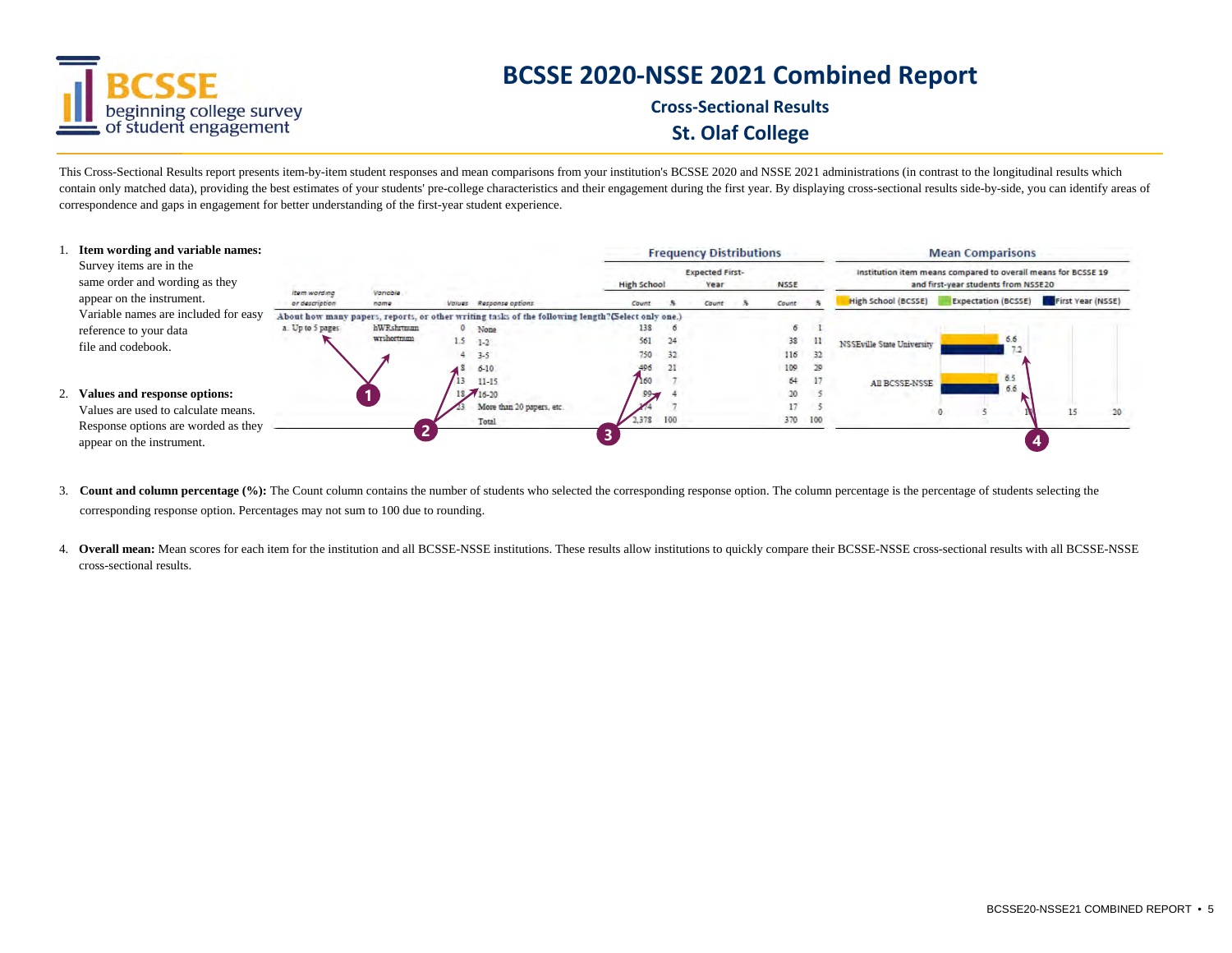

#### **Cross‐Sectional ResultsSt. Olaf College**

|                                                        |                  |                  |                                                                                                                                                                             |                |                | <b>Frequency Distributions</b> |                  |                 |                              |                                                                |               | <b>Mean Comparisons</b>               |                   |          |
|--------------------------------------------------------|------------------|------------------|-----------------------------------------------------------------------------------------------------------------------------------------------------------------------------|----------------|----------------|--------------------------------|------------------|-----------------|------------------------------|----------------------------------------------------------------|---------------|---------------------------------------|-------------------|----------|
|                                                        |                  |                  |                                                                                                                                                                             | High school    |                | Expected<br>first-year         |                  | <b>NSSE</b>     |                              | Institution item means compared to overall means for BCSSE '20 |               | and first-year students from NSSE '21 |                   |          |
| Item wording<br>or description                         | Variable<br>name |                  | Values Response options                                                                                                                                                     | Count          | $\%$           | Count                          | $\%$             | Count           | $% \mathcal{A}_{\mathrm{d}}$ | High school (BCSSE) Expectation (BCSSE)                        |               |                                       | First year (NSSE) |          |
|                                                        |                  |                  | About how many papers, reports, or other writing tasks of the following length did you complete in high school and been assigned during your first year? (Select only one.) |                |                |                                |                  |                 |                              |                                                                |               |                                       |                   |          |
| a. Up to 5 pages                                       | hWRshrtnum       | $\boldsymbol{0}$ | None                                                                                                                                                                        | 21             | $\overline{4}$ |                                |                  | $\tau$          | $\overline{c}$               |                                                                |               |                                       |                   |          |
|                                                        | wrshortnum       | 1.5              | $1 - 2$                                                                                                                                                                     | 83             | 16             |                                |                  | 57              | 16                           | St. Olaf College                                               |               | 7.6                                   |                   |          |
|                                                        |                  | 4                | $3 - 5$                                                                                                                                                                     | 157            | 30             |                                |                  | 109             | 31                           |                                                                |               | 7.5                                   |                   |          |
|                                                        |                  | 8                | $6 - 10$                                                                                                                                                                    | 135            | 26             |                                |                  | 89              | 26                           |                                                                |               |                                       |                   |          |
|                                                        |                  | 13               | $11 - 15$                                                                                                                                                                   | 59             | 11             |                                |                  | 58              | 17                           |                                                                |               | 6.8                                   |                   |          |
|                                                        |                  | 18               | $16 - 20$                                                                                                                                                                   | 21             | $\overline{4}$ |                                |                  | 12              | $\overline{4}$               | All BCSSE-NSSE                                                 |               | 6.4                                   |                   |          |
|                                                        |                  | 23               | More than 20 papers, etc.                                                                                                                                                   | 42             | 8              |                                |                  | 18              | 5                            |                                                                |               |                                       |                   |          |
|                                                        |                  |                  | Total                                                                                                                                                                       | 518            | 100            |                                |                  | 350             | 100                          |                                                                | $\Omega$      | 5<br>10                               | 15                | 20       |
| b. Between 6 and 10                                    | hWRmdnum         | $\overline{0}$   | None                                                                                                                                                                        | 167            | 33             |                                |                  | 95              | 27                           |                                                                |               |                                       |                   |          |
| pages                                                  | wrmednum         | 1.5              | $1 - 2$                                                                                                                                                                     | 200            | 39             |                                |                  | 167             | 48                           |                                                                | 2.2           |                                       |                   |          |
|                                                        |                  | 4                | $3 - 5$                                                                                                                                                                     | 106            | 21             |                                |                  | 62              | 17                           | St. Olaf College                                               | 2.2           |                                       |                   |          |
|                                                        |                  | 8                | $6 - 10$                                                                                                                                                                    | 20             | $\overline{4}$ |                                |                  | 14              | $\overline{4}$               | 2.0<br>All BCSSE-NSSE<br>2.0                                   |               |                                       |                   |          |
|                                                        |                  | 13               | $11 - 15$                                                                                                                                                                   | $\overline{7}$ |                |                                |                  | 9               | 2                            |                                                                |               |                                       |                   |          |
|                                                        |                  | 18               | $16 - 20$                                                                                                                                                                   | $\overline{4}$ | -1             |                                |                  | -1              | $\mathbf{0}$                 |                                                                |               |                                       |                   |          |
|                                                        |                  | 23               | More than 20 papers, etc.                                                                                                                                                   | $\overline{4}$ | $\mathbf{1}$   |                                |                  | 2               | -1                           |                                                                |               |                                       |                   |          |
|                                                        |                  |                  | Total                                                                                                                                                                       | 508            | 100            |                                |                  | 350             | 100                          |                                                                |               |                                       |                   |          |
| c. 11 pages or more                                    | hWRlngnum        | $\boldsymbol{0}$ | None                                                                                                                                                                        | 328            | 64             |                                |                  | 265             | 77                           |                                                                |               |                                       |                   |          |
|                                                        | wrlongnum        | 1.5              | $1 - 2$                                                                                                                                                                     | 135            | 26             |                                |                  | 57              | 16                           |                                                                | 1.1           |                                       |                   |          |
|                                                        |                  | 4                | $3 - 5$                                                                                                                                                                     | 29             | 6              |                                |                  | 13              | 3                            | St. Olaf College                                               | 0.9           |                                       |                   |          |
|                                                        |                  | 8                | $6 - 10$                                                                                                                                                                    | 11             | 2              |                                |                  | $\overline{1}$  | $\mathbf{0}$                 |                                                                |               |                                       |                   |          |
|                                                        |                  | 13               | $11 - 15$                                                                                                                                                                   | -1             | $\Omega$       |                                |                  | $7\phantom{.0}$ | $\overline{c}$               |                                                                |               |                                       |                   |          |
|                                                        |                  | 18               | $16 - 20$                                                                                                                                                                   | 2              | $\Omega$       |                                |                  | 2               | $\mathbf{1}$                 | All BCSSE-NSSE                                                 | 0.8<br>0.7    |                                       |                   |          |
|                                                        |                  | 23               | More than 20 papers, etc.                                                                                                                                                   | 5              | $\mathbf{1}$   |                                |                  | 2               | $\overline{1}$               |                                                                |               |                                       |                   |          |
|                                                        |                  |                  | Total                                                                                                                                                                       | 511            | 100            |                                |                  | 347             | 100                          |                                                                |               |                                       |                   |          |
|                                                        |                  |                  | How many hours in a typical 7-day week [did you/do you expect to/do you] spend doing each of the following?                                                                 |                |                |                                |                  |                 |                              |                                                                |               |                                       |                   |          |
| a. Preparing for class                                 | hacadpr13hrs     | $\overline{0}$   | $\overline{0}$                                                                                                                                                              | 2              | $\overline{0}$ | $\mathbf{0}$                   | $\boldsymbol{0}$ | -1              | $\mathbf{0}$                 |                                                                |               |                                       |                   |          |
| (studying, reading,<br>doing homework, etc.) tmprephrs | cacadpr13hrs     | 3                | $1 - 5$                                                                                                                                                                     | 109            | 21             | 5                              | -1               | 9               | 3                            |                                                                |               | 12.0                                  |                   |          |
|                                                        |                  | 8                | $6 - 10$                                                                                                                                                                    | 146            | 28             | 56                             | 11               | 36              | 11                           | St. Olaf College                                               |               |                                       | 18.6<br>19.7      |          |
|                                                        |                  | 13               | $11 - 15$                                                                                                                                                                   | 104            | 20             | 90                             | 18               | 66              | 20                           |                                                                |               |                                       |                   |          |
|                                                        |                  | 18               | $16-20$                                                                                                                                                                     | 90             | 17             | 159                            | 32               | 70              | 20                           |                                                                |               | 11.0                                  |                   |          |
|                                                        |                  | 23               | $21 - 25$                                                                                                                                                                   | 41             | 8              | 118                            | 24               | 68              | 20                           | All BCSSE-NSSE                                                 |               |                                       | 17.0              |          |
|                                                        |                  | 28               | $26 - 30$                                                                                                                                                                   | 16             | 3              | 52                             | 10               | 54              | 15                           |                                                                |               |                                       | 17.3              |          |
|                                                        |                  | 33               | More than 30                                                                                                                                                                | 12             | $\overline{c}$ | 19                             | $\overline{4}$   | 39              | -11                          |                                                                |               |                                       |                   |          |
|                                                        |                  |                  | Total                                                                                                                                                                       | 520            | 100            | 499                            | 100              | 343             | 100                          |                                                                | 5<br>$\theta$ | 10<br>15                              | 20                | 25<br>30 |

a. Blank cells: NSSE items with no match on BCSSE.

b. Weighted NSSE frequencies. See *Frequencies and Statistical Comparisons.* BCSSE20-NSSE21 COMBINED REPORT • 6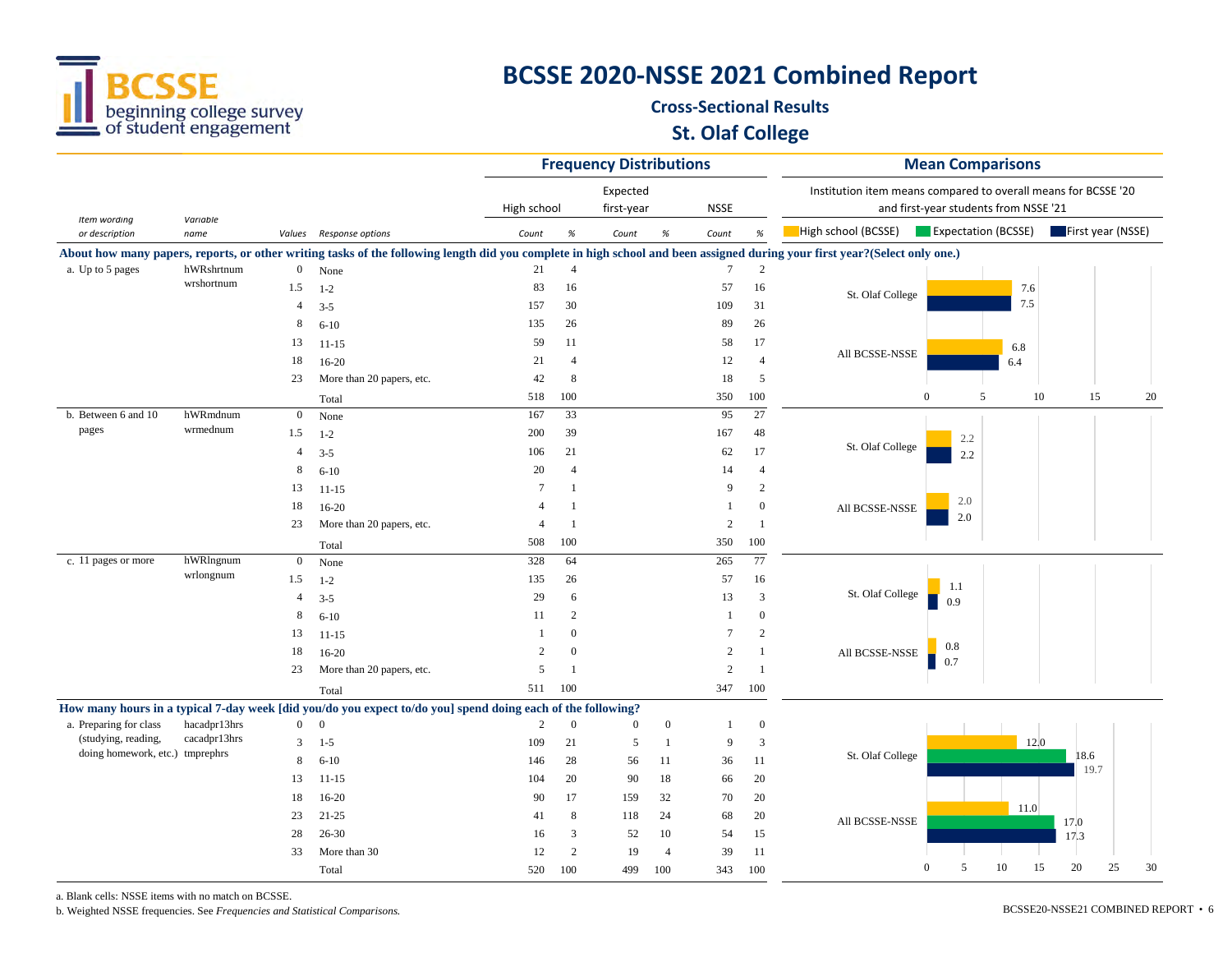

#### **Cross‐Sectional ResultsSt. Olaf College**

|                                                 |                  |                |                                                                                                            | <b>Frequency Distributions</b> |                |                        |                  |                |                         | <b>Mean Comparisons</b>                                                                                 |  |  |  |
|-------------------------------------------------|------------------|----------------|------------------------------------------------------------------------------------------------------------|--------------------------------|----------------|------------------------|------------------|----------------|-------------------------|---------------------------------------------------------------------------------------------------------|--|--|--|
|                                                 |                  |                |                                                                                                            | High school                    |                | Expected<br>first-year |                  | <b>NSSE</b>    |                         | Institution item means compared to overall means for BCSSE '20<br>and first-year students from NSSE '21 |  |  |  |
| Item wording<br>or description                  | Variable<br>name | Values         | Response options                                                                                           | Count                          | $\%$           | Count                  | $\%$             | Count          | $\%$                    | High school (BCSSE)<br><b>Expectation (BCSSE)</b><br>First year (NSSE)                                  |  |  |  |
| b. Working for pay                              | hworkhrs         | $\overline{0}$ | $\overline{0}$                                                                                             | 272                            | 52             | 136                    | $27\,$           |                |                         |                                                                                                         |  |  |  |
|                                                 | cworkhrs         | 3              | $1 - 5$                                                                                                    | 84                             | 16             | 86                     | 17               |                |                         |                                                                                                         |  |  |  |
|                                                 | tmworkhrs        | 8              | $6 - 10$                                                                                                   | 63                             | 12             | 176                    | 35               |                |                         | 4.8<br>St. Olaf College<br>6.5                                                                          |  |  |  |
|                                                 |                  | 13             | $11 - 15$                                                                                                  | 48                             | 9              | 59                     | 12               |                |                         | 5.1                                                                                                     |  |  |  |
|                                                 |                  | 18             | $16 - 20$                                                                                                  | 33                             | 6              | 27                     | 5                |                |                         |                                                                                                         |  |  |  |
|                                                 |                  | 23             | $21 - 25$                                                                                                  | 8                              | $\overline{c}$ | 9                      | $\mathfrak{2}$   |                |                         | 7.7                                                                                                     |  |  |  |
|                                                 |                  | 28             | $26 - 30$                                                                                                  | 8                              | $\mathbf{2}$   | $\mathbf{1}$           | $\boldsymbol{0}$ |                |                         | All BCSSE-NSSE<br>8.9                                                                                   |  |  |  |
|                                                 |                  | 33             | More than 30                                                                                               | 3                              | $\overline{1}$ | 2                      | $\mathbf{0}$     |                |                         | 6.7                                                                                                     |  |  |  |
|                                                 |                  |                | Total                                                                                                      | 519                            | 100            | 496                    | 100              |                |                         |                                                                                                         |  |  |  |
| c. Participating in co-                         | hcocurrhrs       | $\overline{0}$ | $\overline{0}$                                                                                             | 23                             | $\overline{4}$ | 14                     | 3                | 50             | 15                      |                                                                                                         |  |  |  |
| curricular activities                           | ccocurrhrs       | 3              | $1 - 5$                                                                                                    | 80                             | 15             | 114                    | 23               | 151            | 43                      |                                                                                                         |  |  |  |
| (organizations, school<br>publications, student | tmcocurrhrs      | 8              | $6 - 10$                                                                                                   | 124                            | 24             | 152                    | 31               | 70             | 20                      | 12.6<br>St. Olaf College<br>10.3                                                                        |  |  |  |
| government, sports,                             |                  | 13             | $11 - 15$                                                                                                  | 124                            | 24             | 127                    | 26               | 33             | 9                       | 6.7                                                                                                     |  |  |  |
| etc.)                                           |                  | 18             | $16 - 20$                                                                                                  | 91                             | 17             | 58                     | 12               | 25             | 8                       |                                                                                                         |  |  |  |
|                                                 |                  | 23             | $21 - 25$                                                                                                  | 40                             | 8              | 16                     | 3                | $\overline{4}$ | -1                      | 11.4                                                                                                    |  |  |  |
|                                                 |                  | 28             | $26 - 30$                                                                                                  | 22                             | $\overline{4}$ | 8                      | 2                | $\,8\,$        | $\overline{\mathbf{3}}$ | All BCSSE-NSSE<br>9.1                                                                                   |  |  |  |
|                                                 |                  | 33             | More than 30                                                                                               | 17                             | 3              | 8                      | 2                | 2              | $\overline{1}$          | 4.8                                                                                                     |  |  |  |
|                                                 |                  |                | Total                                                                                                      | 521                            | 100            | 497                    | 100              | 343            | 100                     |                                                                                                         |  |  |  |
| d. Relaxing and                                 | hsocial13hrs     | $\overline{0}$ | $\overline{0}$                                                                                             | 10                             | $\overline{2}$ | $\overline{1}$         | $\overline{0}$   | 2              | -1                      |                                                                                                         |  |  |  |
| socializing (time with csocial13hrs)            |                  | 3              | $1 - 5$                                                                                                    | 131                            | 25             | 87                     | 18               | 65             | 18                      | 10.8                                                                                                    |  |  |  |
| friends, video games,<br>TV or videos, keeping  | tmrelaxhrs       | 8              | $6 - 10$                                                                                                   | 156                            | 30             | 172                    | 35               | 108            | 31                      | St. Olaf College<br>11.1                                                                                |  |  |  |
| up with friends online,                         |                  | 13             | $11 - 15$                                                                                                  | 108                            | 21             | 132                    | 27               | 72             | 21                      | 12.1                                                                                                    |  |  |  |
| etc.)                                           |                  | 18             | $16 - 20$                                                                                                  | 54                             | 10             | 68                     | 14               | 53             | 16                      |                                                                                                         |  |  |  |
|                                                 |                  | 23             | $21 - 25$                                                                                                  | 28                             | 5              | 22                     | $\overline{4}$   | 26             | 8                       | 10.9                                                                                                    |  |  |  |
|                                                 |                  | 28             | $26 - 30$                                                                                                  | 11                             | $\overline{c}$ | 5                      | -1               | 5              | 2                       | All BCSSE-NSSE<br>10.7                                                                                  |  |  |  |
|                                                 |                  | 33             | More than 30                                                                                               | 19                             | $\overline{4}$ | 8                      | $\overline{c}$   | 11             | $\overline{4}$          | 12.8                                                                                                    |  |  |  |
|                                                 |                  |                | Total                                                                                                      | 517                            | 100            | 495                    | 100              | 342            | 100                     |                                                                                                         |  |  |  |
|                                                 |                  |                | Of the time you spent preparing for class in a typical 7-day week, about how much was on assigned reading? |                                |                |                        |                  |                |                         |                                                                                                         |  |  |  |
|                                                 | hTMread14        | -1             | Very little                                                                                                | 69                             | 13             | 2                      | $\boldsymbol{0}$ | $\tau$         | $\overline{c}$          | 2.4<br>St. Olaf College<br>3.3                                                                          |  |  |  |
|                                                 | ctmread17        | 2              | Some                                                                                                       | 255                            | 49             | 76                     | 15               | 67             | 20                      | 3.4                                                                                                     |  |  |  |
|                                                 | reading          | 3              | About half                                                                                                 | 134                            | 26             | 214                    | 43               | 106            | 31                      |                                                                                                         |  |  |  |
|                                                 |                  | 4              | Most                                                                                                       | 53                             | 10             | 172                    | 35               | 120            | 35                      | 2.2                                                                                                     |  |  |  |
|                                                 |                  | 5              | Almost all                                                                                                 | 8                              | $\overline{c}$ | 30                     | 6                | 43             | 12                      | 3.0<br>All BCSSE-NSSE<br>2.7                                                                            |  |  |  |
|                                                 |                  |                | Total                                                                                                      | 519                            | 100            | 494                    | 100              | 343            | 100                     |                                                                                                         |  |  |  |

a. Blank cells: NSSE items with no match on BCSSE.

b. Weighted NSSE frequencies. See *Frequencies and Statistical Comparisons.* BCSSE20-NSSE21 COMBINED REPORT • 7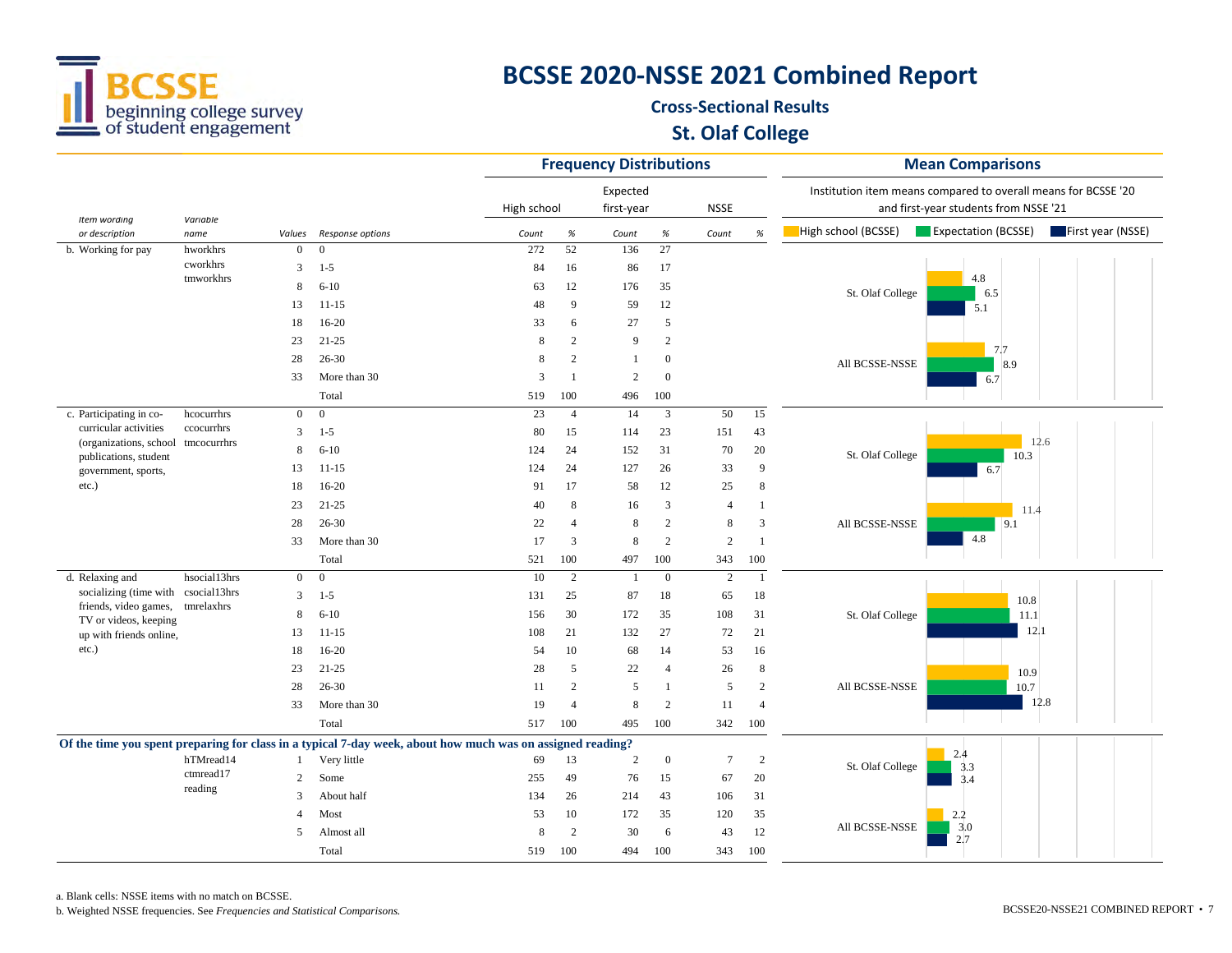

# **BCSSE 2020‐NSSE 2021 Combined Report Longitudinal Results**

St. Olaf College

IPEDS: 174844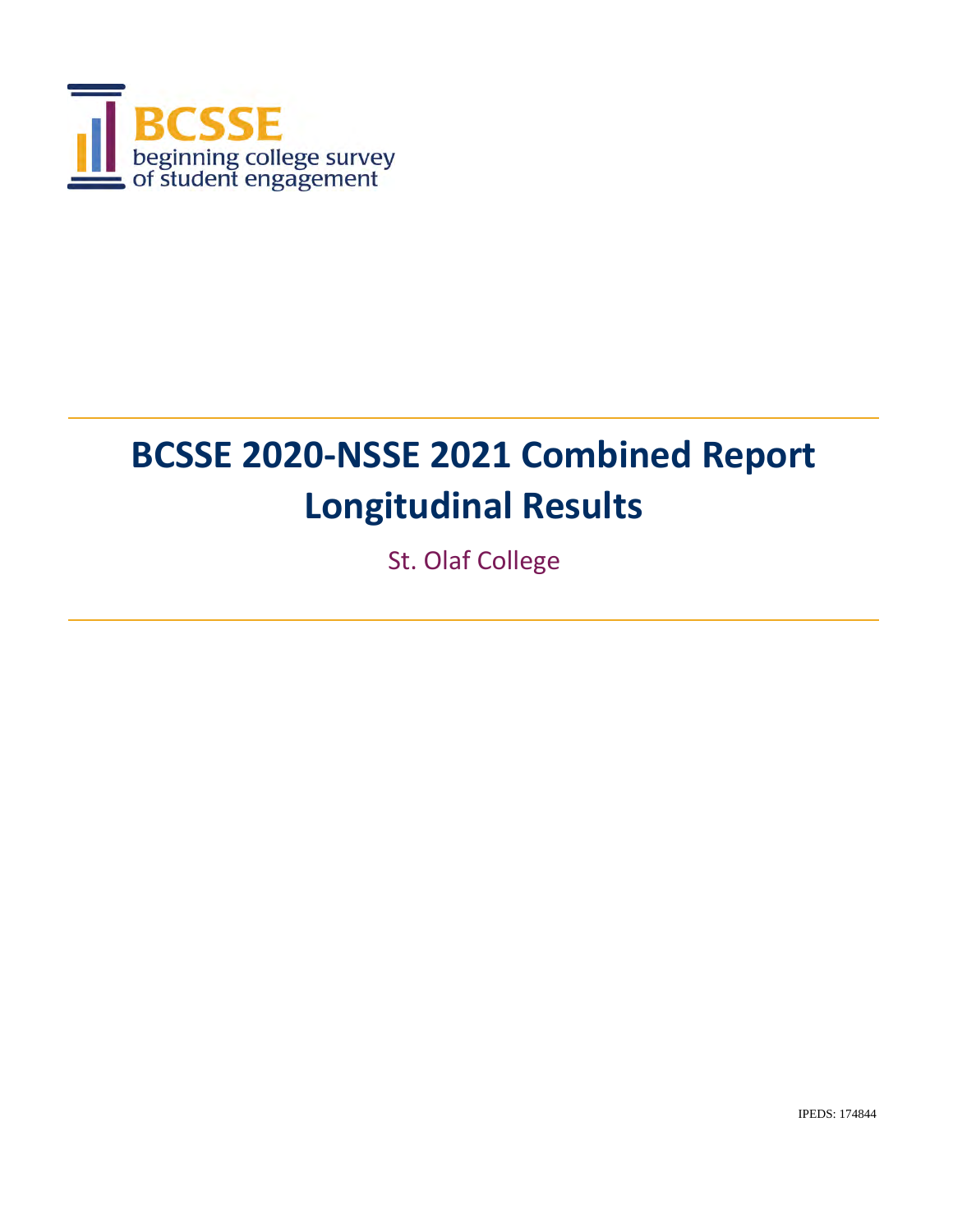

# **BCSSE 2020‐NSSE 2021 Combined Report Longitudinal Results**

#### **St. Olaf College**

This Longitudinal Results report compares BCSSE 2020 and NSSE 2021 results for students who completed both surveys. The first longitudinal report shows means for BCSSE scales and NSSE Engagement Indicators (EIs) for students grouped by expectations for grades ('A- or higher' and 'B+ or lower') and, regardless of expected grade, whether their grade expectations were met. The second longitudinal report shows means for BCSSE scales and NSSE Engagement Indicators (EIs) for students grouped by expectations for studying ('16 or more hours/week' or '15 or fewer hours/week') and, regardless of expected study time, whether their study expectations were met.



- 3. **Mean difference and statistical comparison:** Items with mean differences that are larger than would be expected by chance are noted with asterisks referring to three significance levels (\**p* < .05, \*\**p* < .01, \*\*\**p* < .001). Significance levels indicate the probability that an observed difference is due to chance. Statistical significance does not guarantee the result is substantive or important. Large sample sizes tend to generate more statistically significant results even though the magnitude of mean differences may be inconsequential. Consult effect sizes (see #4) to judge the practical meaning of differences. Unless otherwise noted, statistical comparisons are two-tailed independent *t-* tests.
- 4. **Effect size:** Effect size indicates practical significance. An effect size of .2 is often considered small, .5 moderate, and .8 large. Effect sizes for independent *t-* tests use Cohen's *d*. Cohen's *d* is calculated by dividing the mean difference by the pooled standard deviation. See: Cohen, J. (1988). Statistical power analysis for the behavioral sciences (2nd edition). New York: Psychology Press.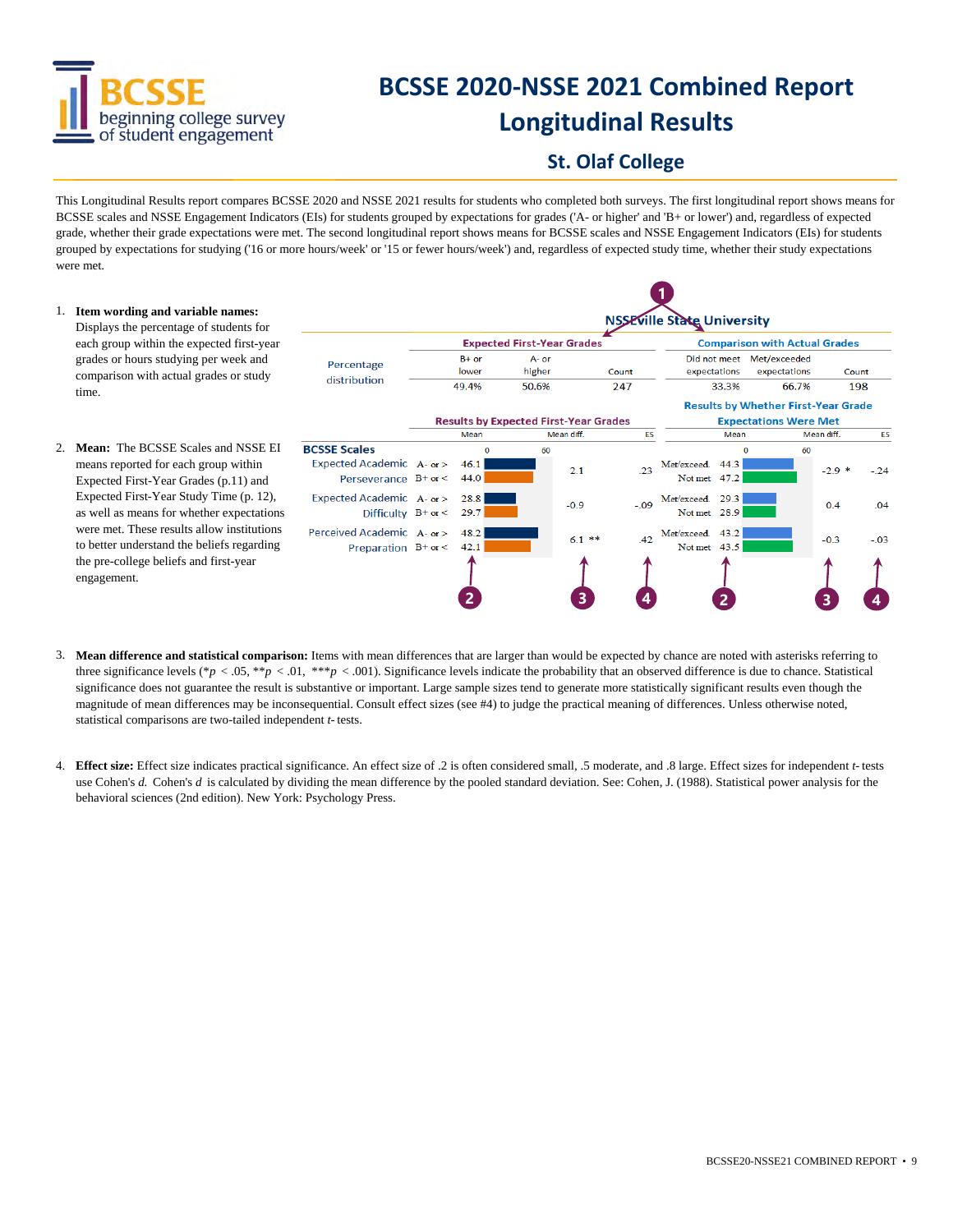

# **BCSSE 2020‐NSSE 2021 Combined Report Analysis by Expected and Actual Grades**

#### **St. Olaf College**

|                                   |             |                | <b>Expected First-Year Grades</b> |                                              |        |              |          | <b>Comparison with Actual Grades</b>       |            |        |
|-----------------------------------|-------------|----------------|-----------------------------------|----------------------------------------------|--------|--------------|----------|--------------------------------------------|------------|--------|
| Percentage                        |             | $B+$ or        | A- or                             |                                              |        | Did not meet |          | Met/exceeded                               |            |        |
| distribution                      |             | lower          | higher                            |                                              | Count  | expectations |          | expectations                               |            | Count  |
|                                   |             | 44.1%          | 55.9%                             |                                              | 236    |              | 30.7%    | 69.3%                                      |            | 218    |
|                                   |             |                |                                   |                                              |        |              |          | <b>Results by Whether First-Year Grade</b> |            |        |
|                                   |             |                |                                   | <b>Results by Expected First-Year Grades</b> |        |              |          | <b>Expectations Were Met</b>               |            |        |
|                                   |             | Mean           |                                   | Mean diff.                                   | ES     |              | Mean     |                                            | Mean diff. | ES     |
| <b>BCSSE Scales</b>               |             | $\overline{0}$ | 60                                |                                              |        |              | $\Omega$ | 60                                         |            |        |
| <b>Expected Academic</b>          | A- or $>$   | 43.9           |                                   | $3.4$ **                                     | .41    | Met/exceed.  | 41.5     |                                            | $-2.8*$    | $-.33$ |
| Perseverance $B+$ or $<$          |             | 40.5           |                                   |                                              |        | Not met      | 44.3     |                                            |            |        |
| <b>Expected Academic</b>          | A- or $>$   | 30.4           |                                   |                                              |        | Met/exceed.  | 31.0     |                                            |            |        |
| Difficulty $B+$ or <              |             | 31.9           |                                   | $-1.5$                                       | $-.15$ | Not met      | 31.3     |                                            | $-0.3$     | $-.03$ |
| <b>Perceived Academic</b>         | A- or $>$   | 43.8           |                                   |                                              |        | Met/exceed.  | 41.7     |                                            |            |        |
| Preparation $B+or <$              |             | 40.4           |                                   | $3.5**$                                      | .41    | Not met      | 43.7     |                                            | $-2.0$     | $-.23$ |
| Importance of $A-$ or $>$         |             | 47.6           |                                   |                                              |        | Met/exceed.  | 47.2     |                                            |            |        |
| Campus Support B+ or <            |             | 46.7           |                                   | 0.8                                          | .10    | Not met      | 48.0     |                                            | $-0.8$     | $-.10$ |
| <b>NSSE Engagement Indicators</b> |             |                |                                   |                                              |        |              |          |                                            |            |        |
| Higher-Order A-or>                |             | 41.7           |                                   |                                              |        | Met/exceed.  | 41.4     |                                            |            |        |
| Learning $B+or <$                 |             | 41.4           |                                   | 0.3                                          | .02    | Not met      | 41.6     |                                            | $-0.2$     | $-.02$ |
|                                   |             |                |                                   |                                              |        |              |          |                                            |            |        |
| Reflective &                      | A- or $>$   | 39.6           |                                   | 1.7                                          | .16    | Met/exceed.  | 38.1     |                                            | $-2.1$     | $-.20$ |
| Integrative Learning B+ or <      |             | 37.9           |                                   |                                              |        | Not met      | 40.2     |                                            |            |        |
| Quantitative                      | A- $or$     | 32.2           |                                   | $4.4 *$                                      | .31    | Met/exceed.  | 29.0     |                                            | $-3.1$     | $-.22$ |
| Reasoning $B+$ or <               |             | 27.8           |                                   |                                              |        | Not met      | 32.1     |                                            |            |        |
|                                   | A- or $>$   | 39.6           |                                   |                                              |        | Met/exceed.  | 37.3     |                                            |            |        |
| <b>Learning Strategies</b>        | $B+$ or $<$ | 36.3           |                                   | 3.4                                          | .25    | Not met      | 39.6     |                                            | $-2.3$     | $-.17$ |
|                                   |             |                |                                   |                                              |        |              |          |                                            |            |        |
| Collaborative                     | A- $or$     | 35.4           |                                   | $3.6*$                                       | .26    | Met/exceed.  | 34.0     |                                            | 0.7        | .05    |
| Learning $B+or <$                 |             | 31.7           |                                   |                                              |        | Not met      | 33.3     |                                            |            |        |
| Discussions with                  | A- or $>$   | 38.0           |                                   | $-0.1$                                       | $-.01$ | Met/exceed.  | 37.0     |                                            | $-3.3$     | $-.26$ |
| Diverse Others $B+$ or $<$        |             | 38.1           |                                   |                                              |        | Not met      | 40.3     |                                            |            |        |
| Student-Faculty                   | A- or $>$   | 22.8           |                                   |                                              |        | Met/exceed.  | 20.8     |                                            |            |        |
| Interaction $B+$ or <             |             | 20.9           |                                   | $2.0\,$                                      | .15    | Not met      | 24.1     |                                            | $-3.3$     | $-.26$ |
|                                   | A- $or$     | 39.8           |                                   |                                              |        | Met/exceed.  | 39.1     |                                            |            |        |
| <b>Effective Teaching</b>         | $B+$ or $<$ | 38.4           |                                   | 1.5                                          | .13    | Not met      | 39.3     |                                            | $-0.2$     | $-.02$ |
|                                   |             |                |                                   |                                              |        |              |          |                                            |            |        |
| Quality of                        | A- $or$     | 42.9           |                                   | 1.2                                          | .12    | Met/exceed.  | 42.5     |                                            | 0.4        | .04    |
| Interactions                      | $B+$ or $<$ | 41.7           |                                   |                                              |        | Not met      | 42.1     |                                            |            |        |
| Supportive                        | A- $or$     | 34.8           |                                   | 2.1                                          | .18    | Met/exceed.  | 33.7     |                                            | $-0.6$     | $-.05$ |
| Environment $B+or <$              |             | 32.7           |                                   |                                              |        | Not met      | 34.3     |                                            |            |        |

 $* p < .05, ** p < .01, *** p < .001$ ; ES = Effect size, the standardized mean difference (Cohen's *d*)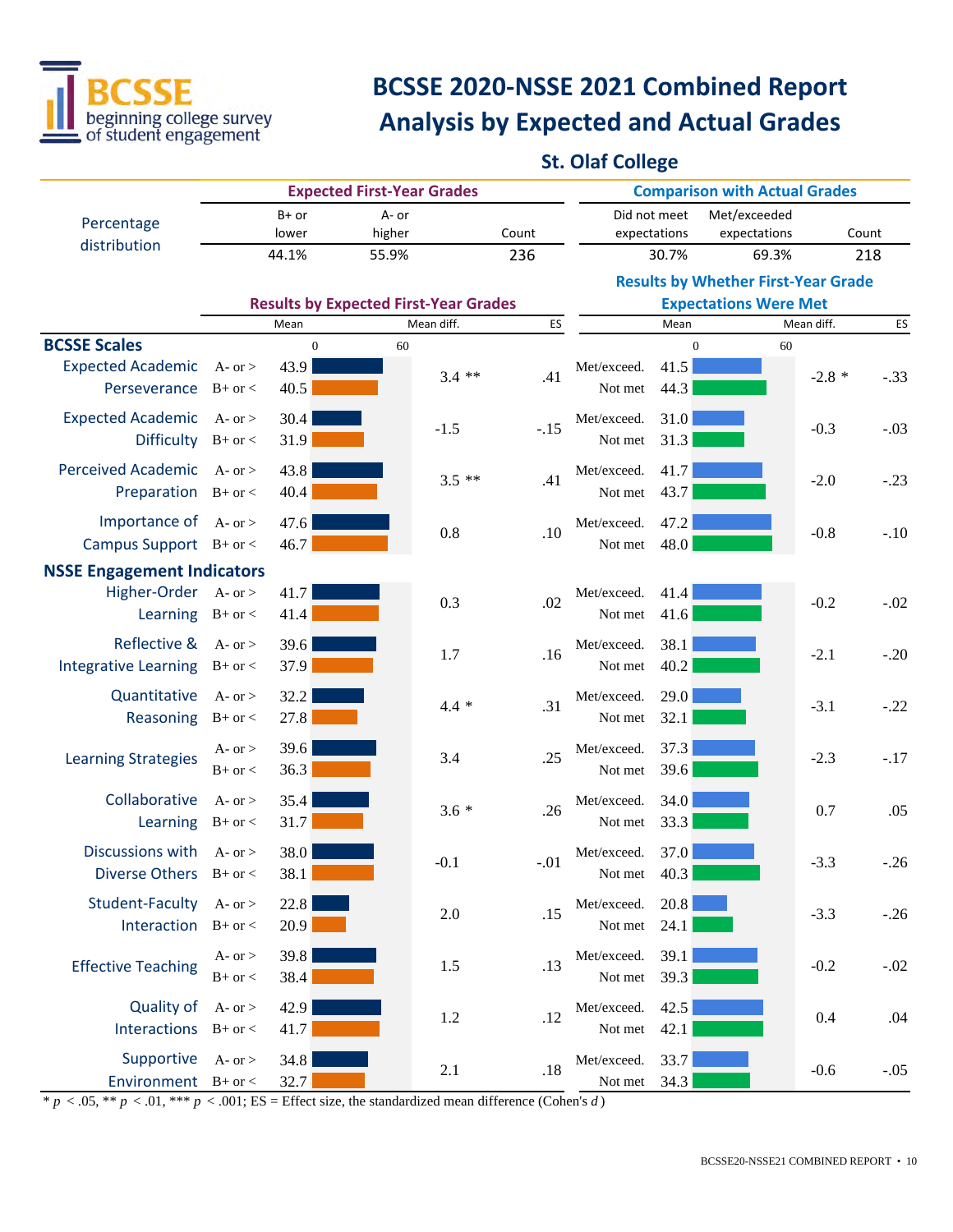

# **BCSSE 2020‐NSSE 2021 Combined Report Analysis by Expected and Actual Study Time**

#### **St. Olaf College**

|                                               |                              |                           | <b>Expected First-Year Study Time</b>            |            |        |                        |                              | <b>Comparison with Actual Study Time</b> |            |         |
|-----------------------------------------------|------------------------------|---------------------------|--------------------------------------------------|------------|--------|------------------------|------------------------------|------------------------------------------|------------|---------|
| Percentage                                    |                              | 15 or fewer<br>hours/week | 16 or more<br>hours/week                         |            | Count  |                        | Did not meet<br>expectations | Met/exceeded                             |            | Count   |
| distribution                                  |                              | 26.9%                     | 73.1%                                            |            | 245    |                        | 34.4%                        | expectations<br>65.6%                    |            | 224     |
|                                               |                              |                           |                                                  |            |        |                        |                              | <b>Results by Whether First-Year</b>     |            |         |
|                                               |                              |                           | <b>Results by Expected First-Year Study Time</b> |            |        |                        |                              | <b>Study Time Expectations Were Met</b>  |            |         |
|                                               |                              | Mean                      |                                                  | Mean diff. | ES     |                        | Mean                         |                                          | Mean diff. | ES      |
| <b>BCSSE Scales</b>                           |                              | $\boldsymbol{0}$          | 60                                               |            |        |                        | $\mathbf{0}$                 | 60                                       |            |         |
| <b>Expected Academic</b><br>Perseverance      | $16$ or $>$<br>15 or $<$     | 43.2<br>40.1              |                                                  | $3.2 *$    | .38    | Met/exceed.<br>Not met | 42.0<br>43.0                 |                                          | $-0.9$     | $-.11$  |
| <b>Expected Academic</b><br><b>Difficulty</b> | $16$ or $>$<br>15 or $<$     | 31.2<br>30.7              |                                                  | 0.6        | .06    | Met/exceed.<br>Not met | 30.9<br>31.4                 |                                          | $-0.5$     | $-.05$  |
| <b>Perceived Academic</b><br>Preparation      | $16$ or $>$<br>15 or $<$     | 43.1<br>40.2              |                                                  | $3.0*$     | .35    | Met/exceed.<br>Not met | 42.3<br>42.3                 |                                          | 0.1        | .01     |
| Importance of<br><b>Campus Support</b>        | $16$ or $>$<br>15 or $<$     | 48.2<br>44.6              |                                                  | $3.6**$    | .45    | Met/exceed.<br>Not met | 47.0<br>48.4                 |                                          | $-1.3$     | $-.16$  |
| <b>NSSE Engagement Indicators</b>             |                              |                           |                                                  |            |        |                        |                              |                                          |            |         |
| Higher-Order<br>Learning                      | $16$ or $>$<br>15 or $<$     | 41.7<br>41.4              |                                                  | 0.3        | .03    | Met/exceed.<br>Not met | 41.5<br>41.8                 |                                          | $-0.3$     | $-.03$  |
| Reflective &<br><b>Integrative Learning</b>   | $16$ or $>$<br>$15$ or $<$   | 38.8<br>38.3              |                                                  | 0.5        | .04    | Met/exceed.<br>Not met | 37.9<br>39.5                 |                                          | $-1.5$     | $-.15$  |
| Quantitative<br>Reasoning                     | $16$ or $>$<br>15 or $<$     | 31.5<br>27.4              |                                                  | 4.1        | .29    | Met/exceed.<br>Not met | 30.1<br>30.4                 |                                          | $-0.3$     | $-.02$  |
| <b>Learning Strategies</b>                    | $16$ or $>$<br>15 or $<$     | 38.3<br>37.6              |                                                  | 0.7        | .06    | Met/exceed.<br>Not met | 38.7<br>36.8                 |                                          | 1.9        | .14     |
| Collaborative<br>Learning                     | $16$ or $>$<br>15 or $<$     | 33.8<br>33.5              |                                                  | 0.4        | .03    | Met/exceed.<br>Not met | 35.7<br>30.0                 |                                          | $5.7$ **   | .42     |
| Discussions with<br>Diverse Others 15 or <    | $16$ or $>$                  | 38.0<br>38.8              |                                                  | $-0.8$     | $-.06$ | Met/exceed.<br>Not met | 37.2<br>39.7                 |                                          | $-2.5$     | $-.20$  |
| Student-Faculty<br>Interaction                | $16$ or $>$<br>$15$ or $<\,$ | 22.0<br>21.6              |                                                  | 0.3        | .03    | Met/exceed.<br>Not met | 21.8<br>21.8                 |                                          | $0.0\,$    | $.00\,$ |
| <b>Effective Teaching</b>                     | $16$ or $>$<br>$15$ or $<\,$ | 39.4<br>38.6              |                                                  | 0.8        | .07    | Met/exceed.<br>Not met | 38.3<br>40.6                 |                                          | $-2.3$     | $-.19$  |
| Quality of<br>Interactions                    | $16$ or $>$<br>15 or $<$     | 42.6<br>40.7              |                                                  | 1.8        | .18    | Met/exceed.<br>Not met | 41.1<br>44.0                 |                                          | $-2.9*$    | $-.29$  |
| Supportive<br>Environment                     | $16$ or $>$<br>$15$ or $<\,$ | 34.6<br>32.2              |                                                  | 2.4        | .20    | Met/exceed.<br>Not met | 33.2<br>35.1                 |                                          | $-1.9$     | $-.16$  |

 $* p < .05, ** p .01, *** p < .001; ES = Effect size, the standardized mean difference (Cohen's d)$